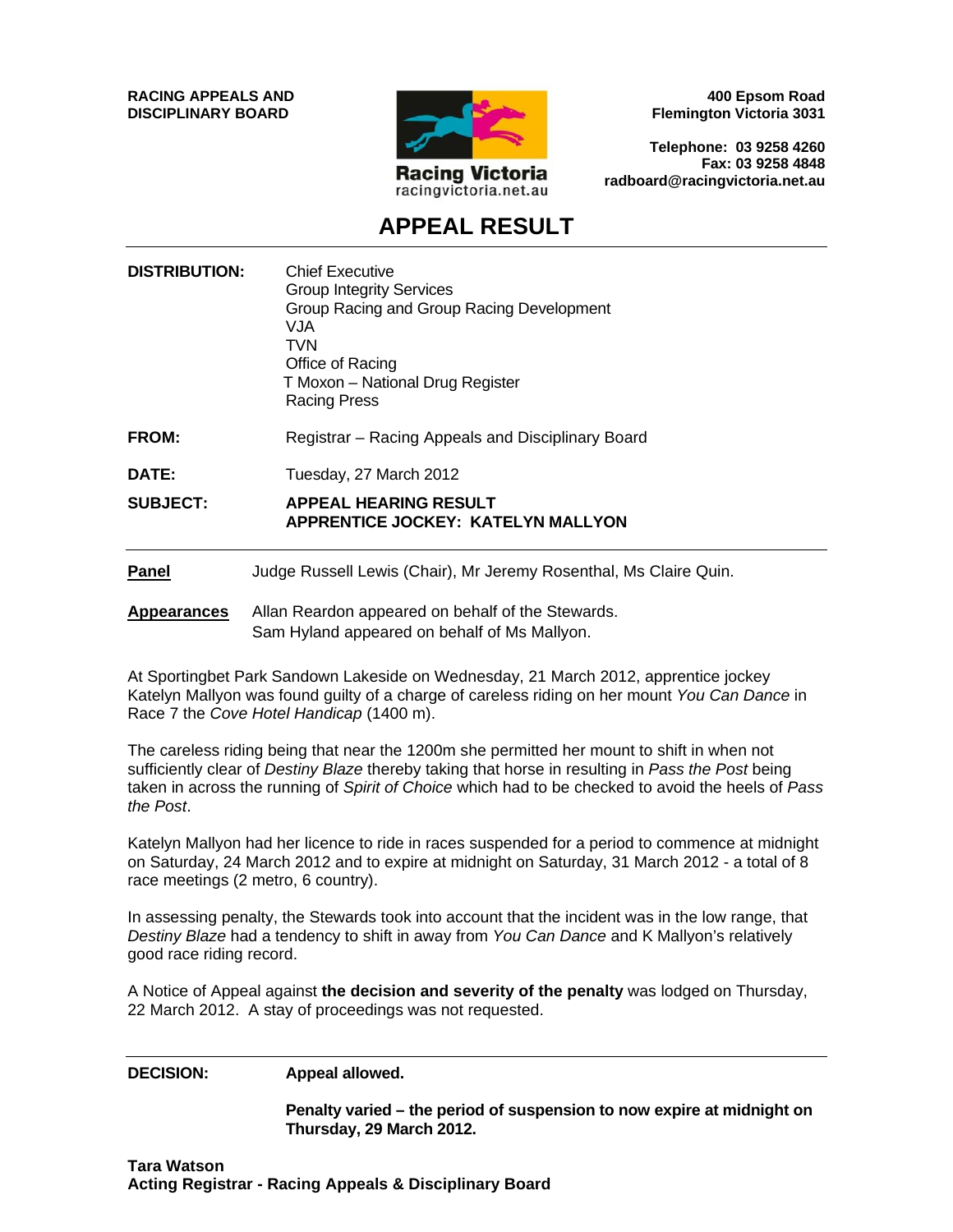# **TRANSCRIPT OF PROCEEDINGS**

## **RACING APPEALS AND DISCIPLINARY BOARD**

\_\_\_\_\_\_\_\_\_\_\_\_\_\_\_\_\_\_\_\_\_\_\_\_\_\_\_\_\_\_\_\_\_\_\_\_\_\_\_\_\_\_\_\_\_\_\_\_\_\_\_\_\_\_\_\_\_\_\_\_\_\_\_

**HIS HONOUR JUDGE R.P.L. LEWIS, Chairman MR J. ROSENTHAL MS C. QUIN**

#### **EXTRACT OF PROCEEDINGS**

#### **DECISION**

## **IN THE MATTER OF THE COVE HOTEL HANDICAP OVER 1400 METRES AT SANDOWN LAKESIDE ON 21/3/12**

## **APPRENTICE JOCKEY: KATELYN MALLYON**

#### **MELBOURNE**

## **TUESDAY, 27 MARCH 2012**

MR A. REARDON appeared on behalf of the RVL Stewards

MR S. HYLAND appeared on behalf of the Appellant